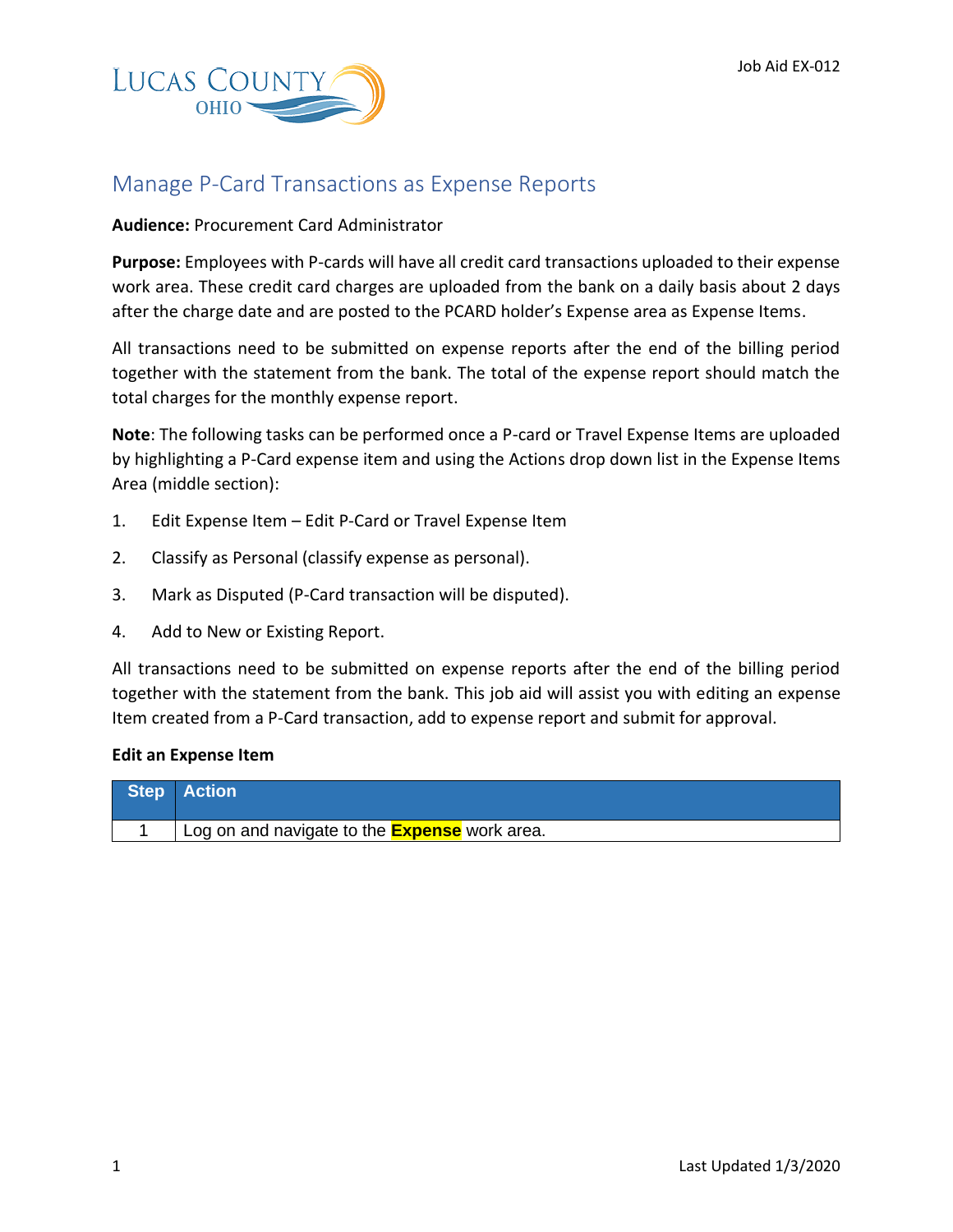

|                | <b>LUCAS COUNTY</b><br>$\equiv$                                                                                                                                                                          |                                                  |                                            | ⋒<br>☆                                               |     |
|----------------|----------------------------------------------------------------------------------------------------------------------------------------------------------------------------------------------------------|--------------------------------------------------|--------------------------------------------|------------------------------------------------------|-----|
|                |                                                                                                                                                                                                          |                                                  | .                                          |                                                      | ≎   |
|                | AT<br>里<br><b>AMANDA THOMASSON</b>                                                                                                                                                                       | Me                                               | <b>Users and Roles</b>                     | Accounting<br>Distribution<br>Contract<br>Management |     |
|                | Share thoughts with your colleagues                                                                                                                                                                      | 喝<br><b>Directory</b>                            | ЖŘ<br>Onboarding<br><b>Checklist Tasks</b> | m<br>Pay<br><b>Time and Absences</b>                 |     |
|                | $\mathbf{0}$<br>1<br>Conversations   Following                                                                                                                                                           | $\mathbf{0}$<br><b>Followers</b>                 |                                            |                                                      |     |
|                | <b>Employee News</b><br>$\mathbf{0}$                                                                                                                                                                     | Career and<br>Performance                        | Personal Information<br>Learning           | <b>Benefits</b><br>What to Learn                     |     |
|                | My Flags<br>$\mathbf{0}$                                                                                                                                                                                 | Wellness                                         | M<br><b>Personal Brand</b><br>Volunteering | Competitions<br><b>Web Clock</b>                     |     |
|                |                                                                                                                                                                                                          | A.<br>Roles and<br><b>Delegations</b>            | Expenses                                   |                                                      |     |
| $\overline{2}$ | Expense Page displays available expense items.<br><b>LUCAS COUNTY</b><br>$\equiv$                                                                                                                        |                                                  | ⋒                                          | 50<br>☆<br>$\triangleright$                          | AT) |
|                | A<br>《<br>Roles and<br><b>Expenses</b><br><b>Delegations</b>                                                                                                                                             |                                                  |                                            |                                                      |     |
|                | <b>Travel and Expenses</b>                                                                                                                                                                               | <b>AMANDA THOMASSON</b><br>$\blacktriangledown$  |                                            | Actions $\blacktriangledown$                         |     |
|                | <b>Expense Items</b><br><b>Expense Reports</b>                                                                                                                                                           | <b>Approvals</b>                                 | <b>Cash Advances</b>                       | <b>Authorizations</b>                                | 目   |
|                | 5<br>Cash                                                                                                                                                                                                | <b>Reports</b><br>In Progress<br>\$286           | In Approval                                | In Progress                                          |     |
|                |                                                                                                                                                                                                          |                                                  |                                            |                                                      |     |
|                |                                                                                                                                                                                                          |                                                  |                                            |                                                      |     |
|                | <b>Available Expense Items (5)</b>                                                                                                                                                                       |                                                  |                                            |                                                      |     |
|                | Actions $\blacktriangledown$<br>Add to Report ▼                                                                                                                                                          | Create Item<br><b>Create Report</b>              |                                            |                                                      |     |
|                | Date $\sqrt{}$<br>Type $\mathbf$                                                                                                                                                                         | Merchant $\equiv$<br>Amount $\blacktriangledown$ | Location $\blacktriangledown$              | Description $\blacktriangledown$                     |     |
|                | 09-16-2019 _odging                                                                                                                                                                                       | 245.00 USD<br><b>Marriott Hotels</b>             | Findlay, IL                                | courtyard<br>//                                      |     |
|                | 09-15-2019 Conference Registration 600.00 USD                                                                                                                                                            |                                                  | Columbus,<br>oh                            | nigp conference                                      |     |
|                | Click the selection box for a <b>P-Card expense item</b> , click the <b>Actions</b> menu and<br>select <b>Edit</b> from the list, or simply click the hyperlink to the expense in the <b>Date</b> field. |                                                  |                                            |                                                      |     |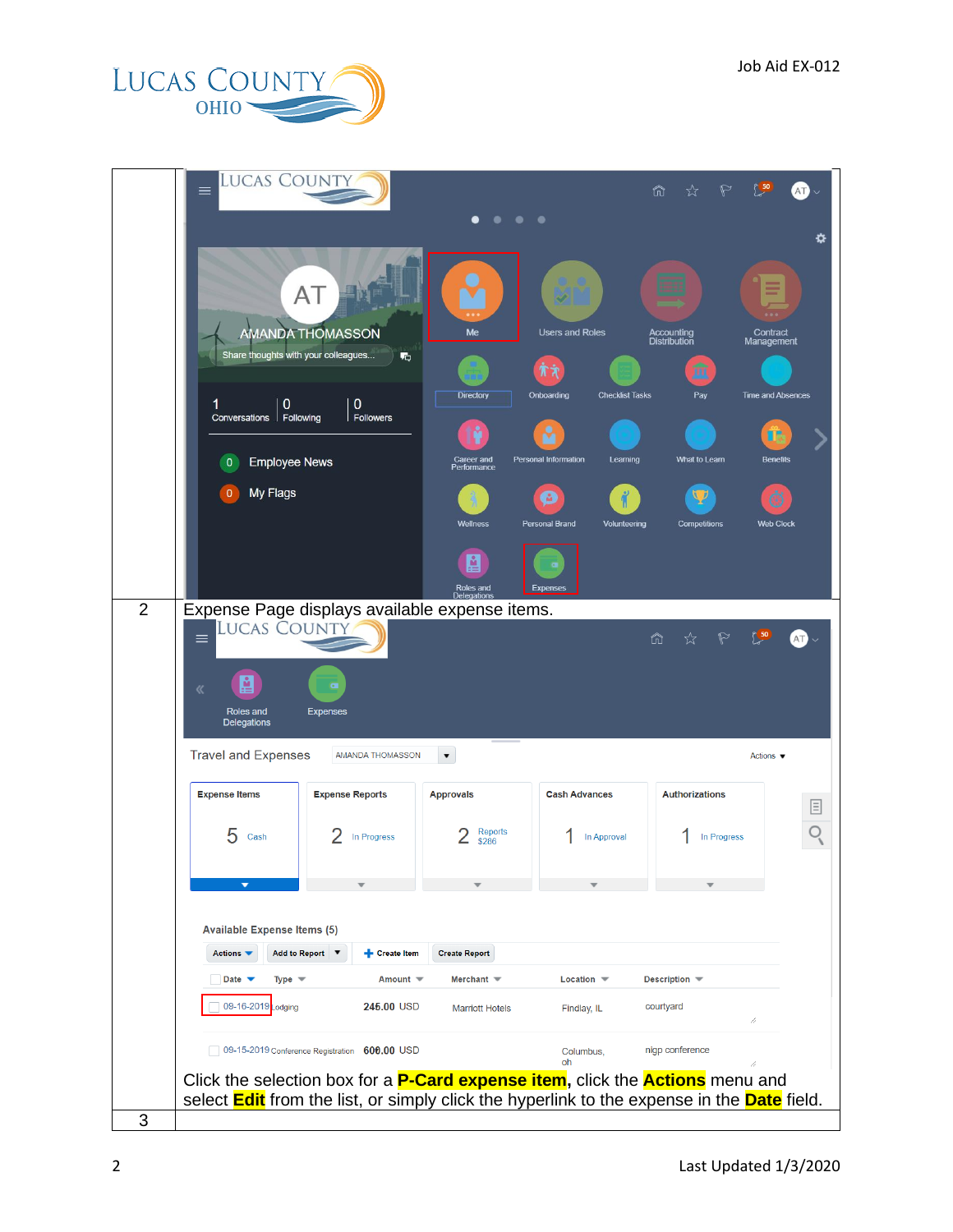

| E) | Edit                                                                               |  | se Reports          | <b>Approvals</b>     |  |  |  |  |
|----|------------------------------------------------------------------------------------|--|---------------------|----------------------|--|--|--|--|
|    | <b>Delete</b>                                                                      |  |                     |                      |  |  |  |  |
|    | Duplicate                                                                          |  | In Progress         | Reports              |  |  |  |  |
|    | <b>Dispute</b>                                                                     |  |                     | \$286                |  |  |  |  |
|    | <b>End Dispute</b>                                                                 |  |                     |                      |  |  |  |  |
|    | <b>Classify as Business</b>                                                        |  |                     |                      |  |  |  |  |
|    | Classify as Personal                                                               |  |                     |                      |  |  |  |  |
|    | Mark as Recurring Expense                                                          |  |                     |                      |  |  |  |  |
|    | <b>Add to Report</b><br><b>Actions</b>                                             |  | <b>Execute Item</b> | <b>Create Report</b> |  |  |  |  |
|    | 09-16-2019 Lodging<br><b>245.00 USD</b><br><b>Marriott Hotels</b>                  |  |                     |                      |  |  |  |  |
|    | The <b>Edit Expense Item</b> page displays the following fields, most of which are |  |                     |                      |  |  |  |  |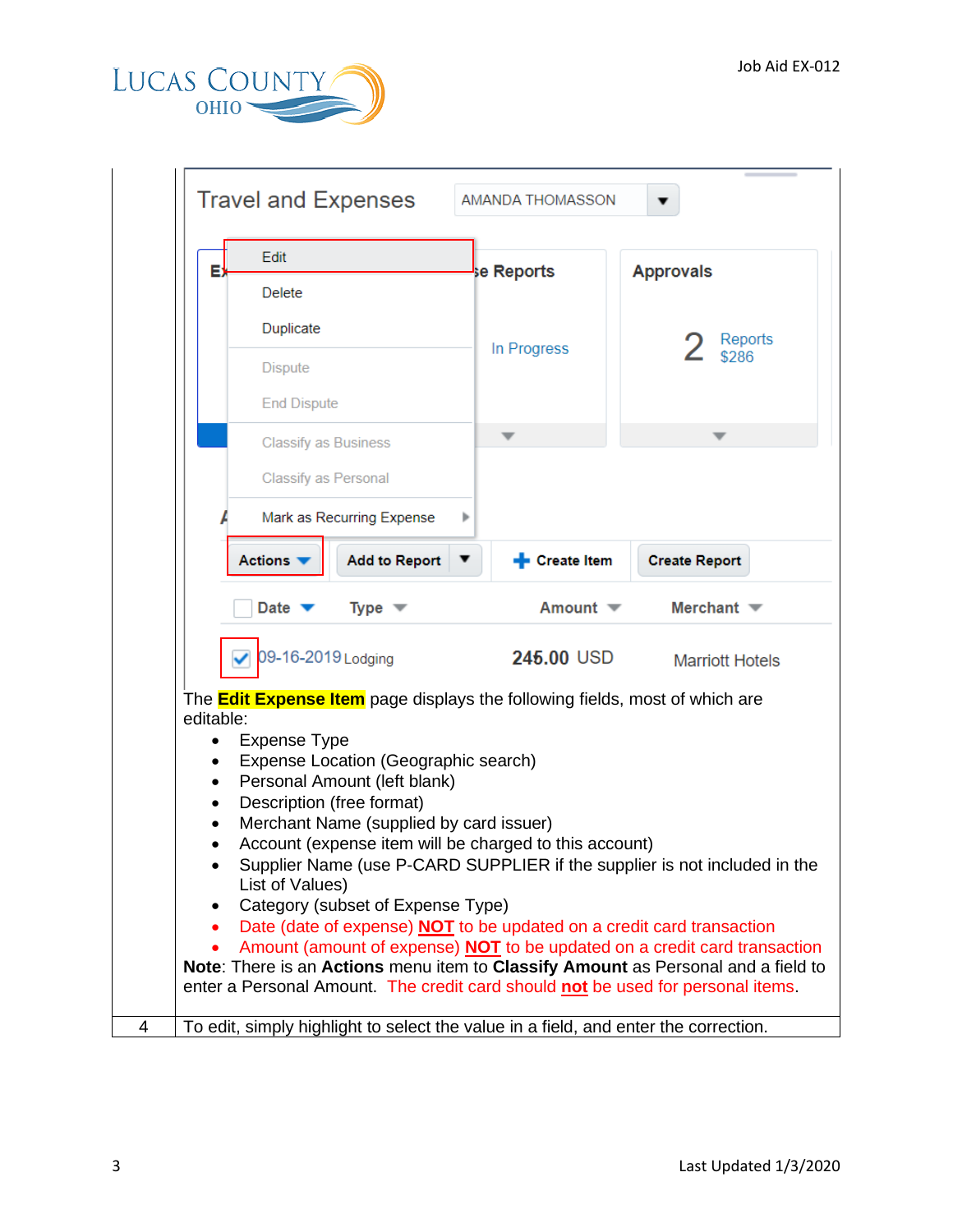

| Lodging 09-16-2019                                 | <b>Add to Report</b><br>$\overline{\phantom{a}}$<br><b>Save and Close</b><br>Lodging 09-16-2019<br>Cancel<br>$\mathbf{v}$ |
|----------------------------------------------------|---------------------------------------------------------------------------------------------------------------------------|
| Ë<br>* Date 09-16-2019                             | <b>Receipt missing</b>                                                                                                    |
| * Template Lucas Travel                            | Authorization None                                                                                                        |
| * Type Lodging                                     |                                                                                                                           |
| * Expense Location Findlay, Shelby, IL, United Sta |                                                                                                                           |
| * Amount USD - $\bm{v}$<br>245.00                  |                                                                                                                           |
| * Description<br>courtyard                         | Special 1                                                                                                                 |
| * Merchant Name Marriott Hotels                    | <b>Special 2</b>                                                                                                          |
| Ëò<br>Checkout Date 09-18-2019                     | Special 3                                                                                                                 |
| Itemization<br>+ ▼ 目                               | Remaining Balance 245.00                                                                                                  |

## **Create an Expense Report Using Pcard Items**

| <b>Step</b>    | <b>Action</b>                                                                                                                                                 |                          |                          |                                                                                         |                              |   |  |  |
|----------------|---------------------------------------------------------------------------------------------------------------------------------------------------------------|--------------------------|--------------------------|-----------------------------------------------------------------------------------------|------------------------------|---|--|--|
| 1              | Create an expense report under the <b>Expense Reports</b> work area.<br><b>Travel and Expenses</b><br><b>AMANDA THOMASSON</b><br>Actions $\blacktriangledown$ |                          |                          |                                                                                         |                              |   |  |  |
|                | <b>Expense Items</b>                                                                                                                                          | <b>Expense Reports</b>   | <b>Approvals</b>         | <b>Cash Advances</b>                                                                    | <b>Authorizations</b>        |   |  |  |
|                | 5<br>Cash                                                                                                                                                     | In Progress              | Reports<br>\$286         | In Approval                                                                             | In Progress                  |   |  |  |
|                |                                                                                                                                                               |                          |                          |                                                                                         |                              |   |  |  |
| $\overline{2}$ | The <b>Expense Reports</b> Info Tile will display reports already begun or submitted, if<br>any. This is where you can create reports.                        |                          |                          |                                                                                         |                              |   |  |  |
|                | <b>Travel and Expenses</b>                                                                                                                                    | AMANDA THOMASSON         | $\overline{\phantom{a}}$ |                                                                                         | Actions $\blacktriangledown$ |   |  |  |
|                | <b>Expense Items</b>                                                                                                                                          | <b>Expense Reports</b>   | <b>Approvals</b>         | <b>Cash Advances</b>                                                                    | <b>Authorizations</b>        |   |  |  |
|                | 5<br>Cash                                                                                                                                                     | In Progress              | Reports<br>\$286         | In Approval                                                                             | In Progress                  |   |  |  |
|                |                                                                                                                                                               | $\overline{\phantom{a}}$ |                          |                                                                                         |                              |   |  |  |
|                | ÷<br>Actions $\blacktriangledown$                                                                                                                             |                          |                          | <b>Status</b>                                                                           |                              | 7 |  |  |
|                | EXP0012179265 - Janitor Supplies<br>Ready for payment                                                                                                         |                          |                          | 1 item                                                                                  | $16.20$ USD<br>09-11-2019    |   |  |  |
|                |                                                                                                                                                               |                          |                          | Beside the lower <b>Actions</b> menu, click the '+' to quickly begin an expense report. |                              |   |  |  |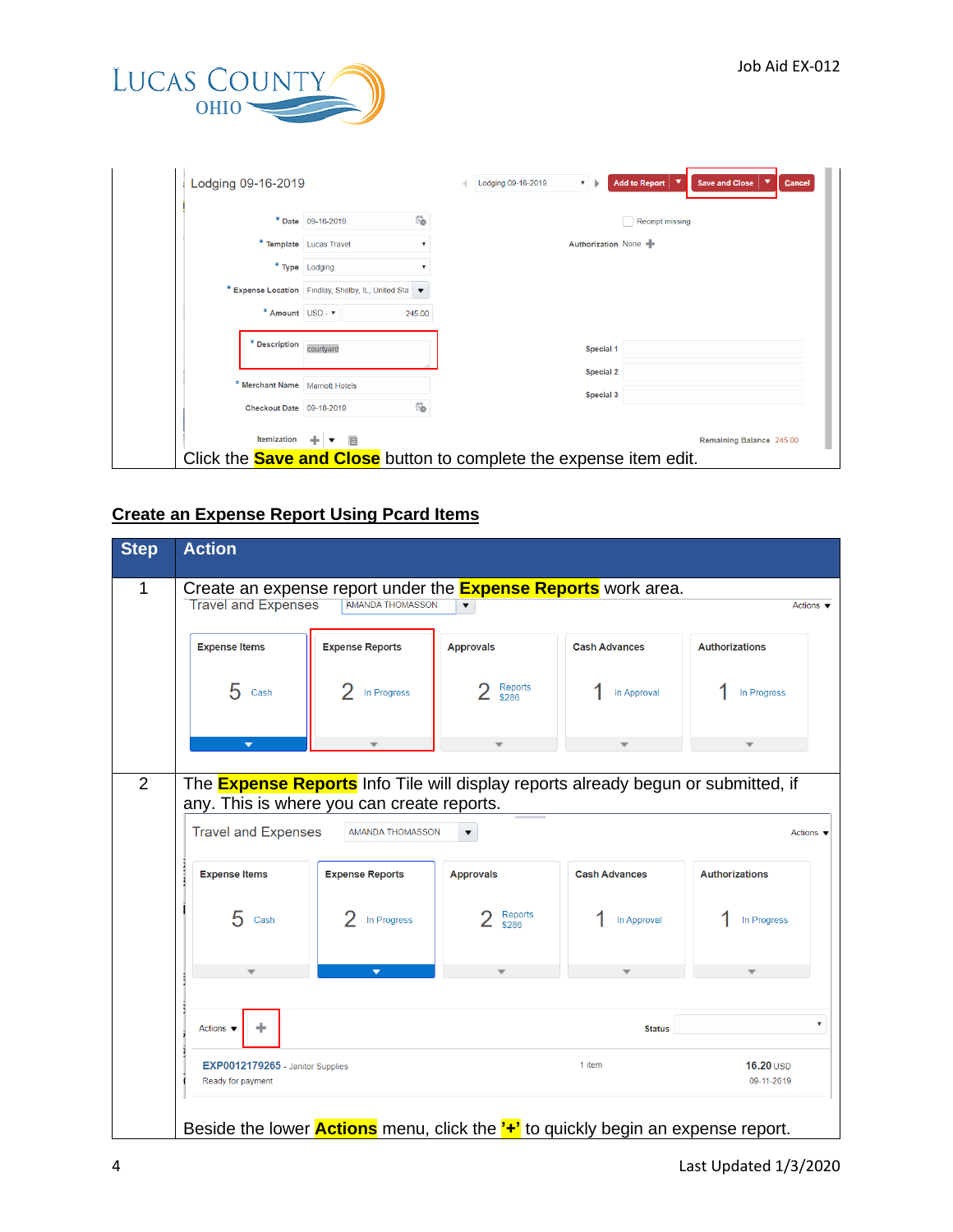

| <b>Create Expense Report</b>                           |                                           |                                    |                                                                                                                                                                                            |                                                                   |                               |                            |
|--------------------------------------------------------|-------------------------------------------|------------------------------------|--------------------------------------------------------------------------------------------------------------------------------------------------------------------------------------------|-------------------------------------------------------------------|-------------------------------|----------------------------|
| <b>Purpose</b><br><b>Attachments</b>                   | None $\blacksquare$                       |                                    |                                                                                                                                                                                            | <b>Report Total</b><br>$0.00$ USD                                 |                               |                            |
|                                                        |                                           |                                    |                                                                                                                                                                                            | I have read and accept the corporate travel and expense policies. |                               |                            |
|                                                        |                                           |                                    |                                                                                                                                                                                            |                                                                   |                               |                            |
| <b>Expense Items</b><br>Actions V                      | <b>+</b> Create Item                      | <b>Add Existing</b>                | <b>Apply Account</b>                                                                                                                                                                       |                                                                   |                               |                            |
| $\vee$ Date $\blacktriangledown$                       | Type $\mathbf$                            |                                    | Amount $\blacktriangledown$<br>Merchant $\equiv$                                                                                                                                           |                                                                   | Location $\blacktriangledown$ | Description $\blacksquare$ |
|                                                        |                                           |                                    | In the Create Expense Report page enter in the expense report <b>Purpose</b> .                                                                                                             |                                                                   |                               |                            |
|                                                        | Add an attachment to justify the expense. |                                    |                                                                                                                                                                                            |                                                                   |                               |                            |
|                                                        | <b>Purpose</b>                            | <b>Education Conference</b>        |                                                                                                                                                                                            |                                                                   |                               |                            |
|                                                        |                                           |                                    |                                                                                                                                                                                            |                                                                   |                               |                            |
| <b>Attachments</b>                                     |                                           | None                               |                                                                                                                                                                                            |                                                                   |                               |                            |
|                                                        |                                           |                                    |                                                                                                                                                                                            |                                                                   |                               |                            |
|                                                        |                                           |                                    |                                                                                                                                                                                            |                                                                   |                               |                            |
|                                                        |                                           |                                    |                                                                                                                                                                                            |                                                                   |                               |                            |
| <b>Attachments</b>                                     |                                           |                                    | Beside <b>Attachments</b> , click the " <sup>+</sup> " sign to add an attachment to the record.                                                                                            |                                                                   |                               |                            |
| Actions $\blacktriangledown$ View $\blacktriangledown$ | x                                         |                                    |                                                                                                                                                                                            |                                                                   |                               |                            |
| <b>Type</b>                                            | Category                                  | * File Name or URL                 |                                                                                                                                                                                            | <b>Title</b>                                                      | <b>Description</b>            |                            |
| File $\sqrt{ }$                                        | Receipts                                  | Choose File No file chosen         |                                                                                                                                                                                            |                                                                   |                               |                            |
|                                                        |                                           |                                    |                                                                                                                                                                                            |                                                                   |                               |                            |
| Rows Selected 1                                        |                                           |                                    |                                                                                                                                                                                            |                                                                   |                               |                            |
|                                                        |                                           |                                    |                                                                                                                                                                                            |                                                                   |                               |                            |
|                                                        | click the <b>Open</b> button.             |                                    | <b>File Type</b> and <b>Category</b> values default. Please choose your File Type and Category<br>appropriately. Use the <b>Choose File</b> button to select a file from your computer and |                                                                   |                               |                            |
| O Open                                                 |                                           | > This PC > Documents > Expense    |                                                                                                                                                                                            | ∨ U                                                               | Search Expense                |                            |
| Organize $\blacktriangledown$                          | New folder                                |                                    |                                                                                                                                                                                            |                                                                   |                               | 鼯 ▼                        |
|                                                        | Name                                      |                                    | <b>Status</b>                                                                                                                                                                              | Date modified                                                     |                               | <b>Type</b>                |
|                                                        | 110719 hotel 2 nights                     |                                    | S                                                                                                                                                                                          |                                                                   |                               | <b>PDF File</b>            |
|                                                        |                                           |                                    |                                                                                                                                                                                            | 11/18/2019 7:49 PM                                                |                               |                            |
| 憚                                                      |                                           |                                    |                                                                                                                                                                                            |                                                                   |                               |                            |
| $\vert \vee \vert <$                                   |                                           |                                    |                                                                                                                                                                                            |                                                                   |                               |                            |
|                                                        |                                           | File name:   110719 hotel 2 nights |                                                                                                                                                                                            |                                                                   | <b>All Files</b>              |                            |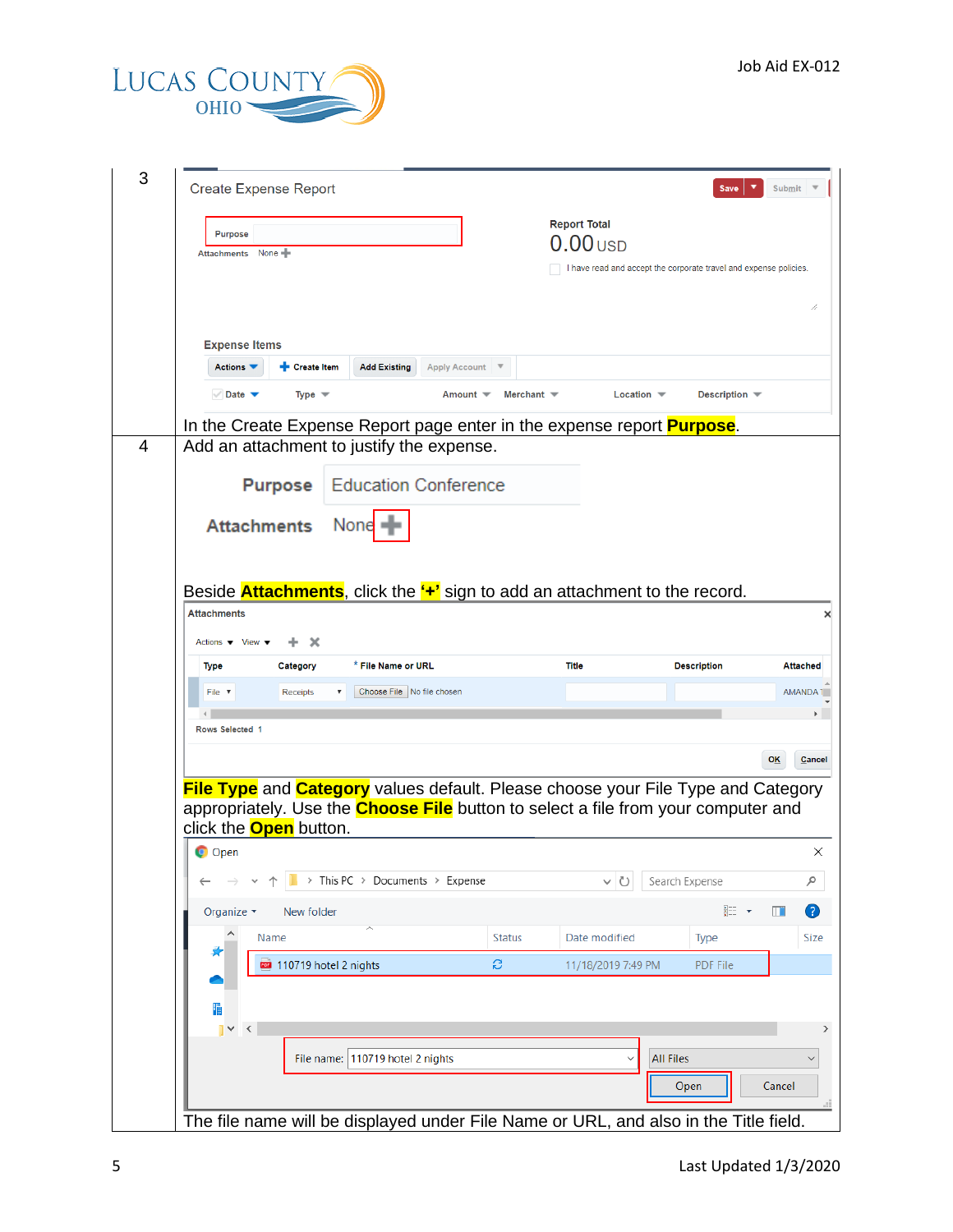

|   | <b>Attachments</b>                                     |                                           |                                        |                      |                   |                                                                                           |                    | ×                    |
|---|--------------------------------------------------------|-------------------------------------------|----------------------------------------|----------------------|-------------------|-------------------------------------------------------------------------------------------|--------------------|----------------------|
|   | Actions $\blacktriangledown$ View $\blacktriangledown$ | x                                         |                                        |                      |                   |                                                                                           |                    |                      |
|   | <b>Type</b>                                            | Category                                  | * File Name or URL                     |                      |                   | <b>Title</b>                                                                              | <b>Description</b> | <b>Attached</b>      |
|   | File v                                                 | <b>Receipts</b>                           | 110719 hotel 2 nights.pdf Update       |                      |                   | 110719 hotel 2 nights.pdf                                                                 | Marriott 2 nights  | AMANDA <sub>1</sub>  |
|   | <b>Rows Selected 1</b>                                 |                                           |                                        |                      |                   |                                                                                           |                    |                      |
|   |                                                        |                                           |                                        |                      |                   |                                                                                           |                    |                      |
|   |                                                        |                                           |                                        |                      |                   |                                                                                           |                    | <b>OK</b><br>Cancel  |
|   |                                                        |                                           |                                        |                      |                   | Modify the attachment Title if necessary and add a Description.                           |                    |                      |
| 5 | Click the <b>Ok</b> button.                            |                                           |                                        |                      |                   |                                                                                           |                    |                      |
|   | <b>Create Expense Report</b>                           |                                           | The attachment is visible in the page. |                      |                   |                                                                                           | Save               | <b>Submit</b><br>Can |
|   |                                                        |                                           |                                        |                      |                   |                                                                                           |                    |                      |
|   |                                                        | <b>Purpose</b> Education Conference       |                                        |                      |                   | <b>Report Total</b><br>$0.00$ usp                                                         |                    |                      |
|   |                                                        | Attachments 110719 hotel 2 nights.txt - X |                                        |                      |                   | I have read and accept the corporate travel and expense policies.                         |                    |                      |
|   |                                                        |                                           |                                        |                      |                   |                                                                                           |                    |                      |
|   |                                                        |                                           |                                        |                      |                   |                                                                                           |                    | //                   |
|   | <b>Expense Items</b>                                   |                                           |                                        |                      |                   |                                                                                           |                    |                      |
|   | Actions $\blacktriangledown$                           | <b>Create Item</b>                        | <b>Add Existing</b>                    | <b>Apply Account</b> |                   |                                                                                           |                    |                      |
|   | Date $\blacktriangledown$                              | Type $\equiv$                             |                                        | Amount $\equiv$      | Merchant $\equiv$ | Location $\blacktriangledown$                                                             | Description –      |                      |
|   | No data to display.                                    |                                           |                                        |                      |                   |                                                                                           |                    |                      |
|   |                                                        |                                           |                                        |                      |                   | <b>Note:</b> Items should be added that match the transactions on the monthly bank        |                    |                      |
|   |                                                        |                                           |                                        |                      |                   | statement and the report total should match the total purchases for the month. To add     |                    |                      |
|   |                                                        |                                           |                                        |                      |                   | an existing expense item from the Expense Items list, select the <b>Add Existing</b> tab. |                    |                      |
| 6 | report.                                                |                                           |                                        |                      |                   | Highlight an existing expense item and click the <b>Apply</b> button to add to expense    |                    |                      |